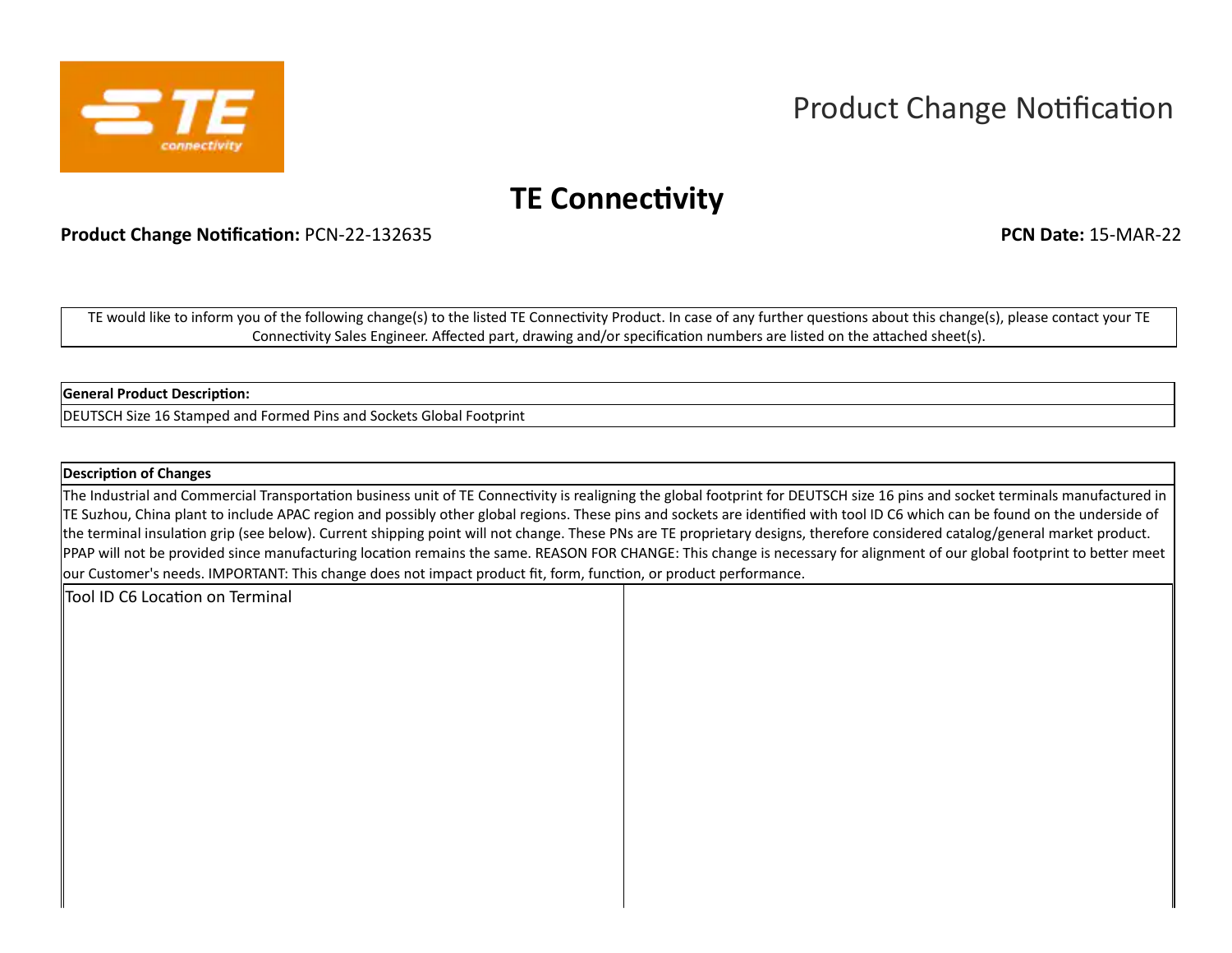

### **Reason for Changes:**

| <b>PCN Attributes:</b>   |                                   |  |  |  |  |  |
|--------------------------|-----------------------------------|--|--|--|--|--|
| <b>Product Category:</b> | <b>Kind of Change:</b>            |  |  |  |  |  |
| Terminals                | Sales Status Change               |  |  |  |  |  |
| <b>Change Feature:</b>   | <b>Potential Customer Impact:</b> |  |  |  |  |  |
| No Feature Change        | Localization                      |  |  |  |  |  |
| <b>Remarks:</b>          |                                   |  |  |  |  |  |
|                          |                                   |  |  |  |  |  |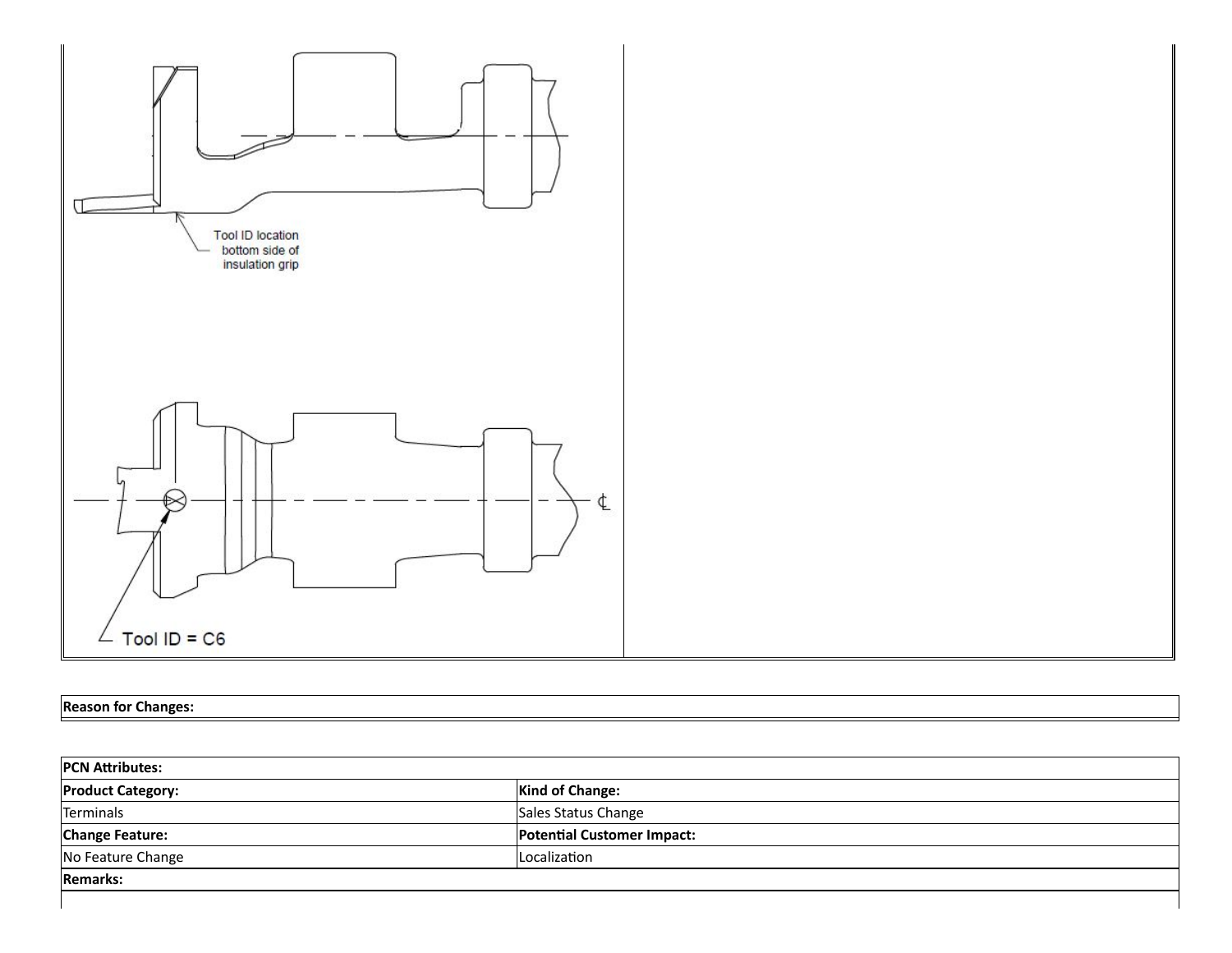| <b>Estimated Dates:</b>                                       |                                                               |  |  |  |  |  |  |
|---------------------------------------------------------------|---------------------------------------------------------------|--|--|--|--|--|--|
| Last Order Date (Obsolete Parts Only):                        | <b>First Ship Date of Changed Items (Changed Parts Only):</b> |  |  |  |  |  |  |
|                                                               | 18-MAR-2022                                                   |  |  |  |  |  |  |
| <b>Last Ship Date of Changed Items (Obsolete Parts Only):</b> | <b>Last Date for Mixed Shipments: (Changed Parts Only):</b>   |  |  |  |  |  |  |
|                                                               | No Mixed Shipments                                            |  |  |  |  |  |  |
| <b>Effectivity Date:</b>                                      | Date of First Samples:                                        |  |  |  |  |  |  |
| 18-MAR-2022                                                   |                                                               |  |  |  |  |  |  |

| <b>Part Number Discontinued</b> | Part<br>per PCN | <b>Customer</b><br>Drawing | <b>Customer</b><br>Part<br><b>Number</b> | <b>Alias Part Number(s)</b>                                                                                                                                                                 | Part | <b>Alias Part</b> | Substitute Substitute Description<br><b>Of</b><br>Number Number(s) Difference |
|---------------------------------|-----------------|----------------------------|------------------------------------------|---------------------------------------------------------------------------------------------------------------------------------------------------------------------------------------------|------|-------------------|-------------------------------------------------------------------------------|
| 1060-14-<br>0122                | <b>NO</b>       |                            |                                          | "ZPF000000000131897", "1060-14-0122-LS", "1060-14-0122-L"                                                                                                                                   |      |                   |                                                                               |
| 1060-14-<br>0144                | <b>NO</b>       |                            |                                          | 'ZPF000000000131899"                                                                                                                                                                        |      |                   |                                                                               |
| 1060-16-<br>0122                | <b>NO</b>       |                            |                                          | 'ZPF000000000131901", "1060-16-0122-AS", "1060-16-0122-LD",<br>"1060-16-0122-LS", "1060-16-0122-SC", "1060-16-0122-E", "1060-16-<br>0122-L", "1060-16-0122-S"                               |      |                   |                                                                               |
| $1060 - 16 -$<br>0144           | <b>NO</b>       |                            |                                          | "ZPF000000000131903", "1060-16-0144-LS", "1060-16-0144-L"                                                                                                                                   |      |                   |                                                                               |
| 1060-16-<br>0622                | <b>NO</b>       |                            |                                          | "ZPF000000000131905", "1060-16-0622-LD", "1060-16-0622-LS",<br>'1060-16-0622-SC", "1060-16-0622SAMPLE", "ZPF000000000141127",<br>'1060-16-0622-L", "1060-16-0622-S", "61.310.00", "5000636" |      |                   |                                                                               |
| 1060-16-<br>0644                | NO.             |                            |                                          | 'ZPF000000000131907", "1060-16-0644SAMPLE"                                                                                                                                                  |      |                   |                                                                               |
| 1062-14-<br>0122                | <b>NO</b>       |                            |                                          | 'ZPF000000000131928", "1062-14-0122-LD", "1062-14-0122-LS",<br>"1062-14-0122-E", "1062-14-0122-L"                                                                                           |      |                   |                                                                               |
| 1062-14-<br>0144                | NO.             |                            |                                          | 'ZPF000000000131930"                                                                                                                                                                        |      |                   |                                                                               |
| 1062-16-<br>0122                | <b>NO</b>       |                            |                                          | 'ZPF000000000131932", "1062-16-0122-AS", "1062-16-0122-LD",<br>'1062-16-0122-LS", "1062-16-0122-SC", "1062-16-0122-E", "1062-16-<br>0122-L", "1062-16-0122-S"                               |      |                   |                                                                               |
| $1062 - 16 -$<br>0144           | <b>NO</b>       |                            |                                          | 'ZPF000000000131934", "1062-16-0144-LS", "1062-16-0144-SC",<br>"1062-16-0144-S", "1062-16-0144-L"                                                                                           |      |                   |                                                                               |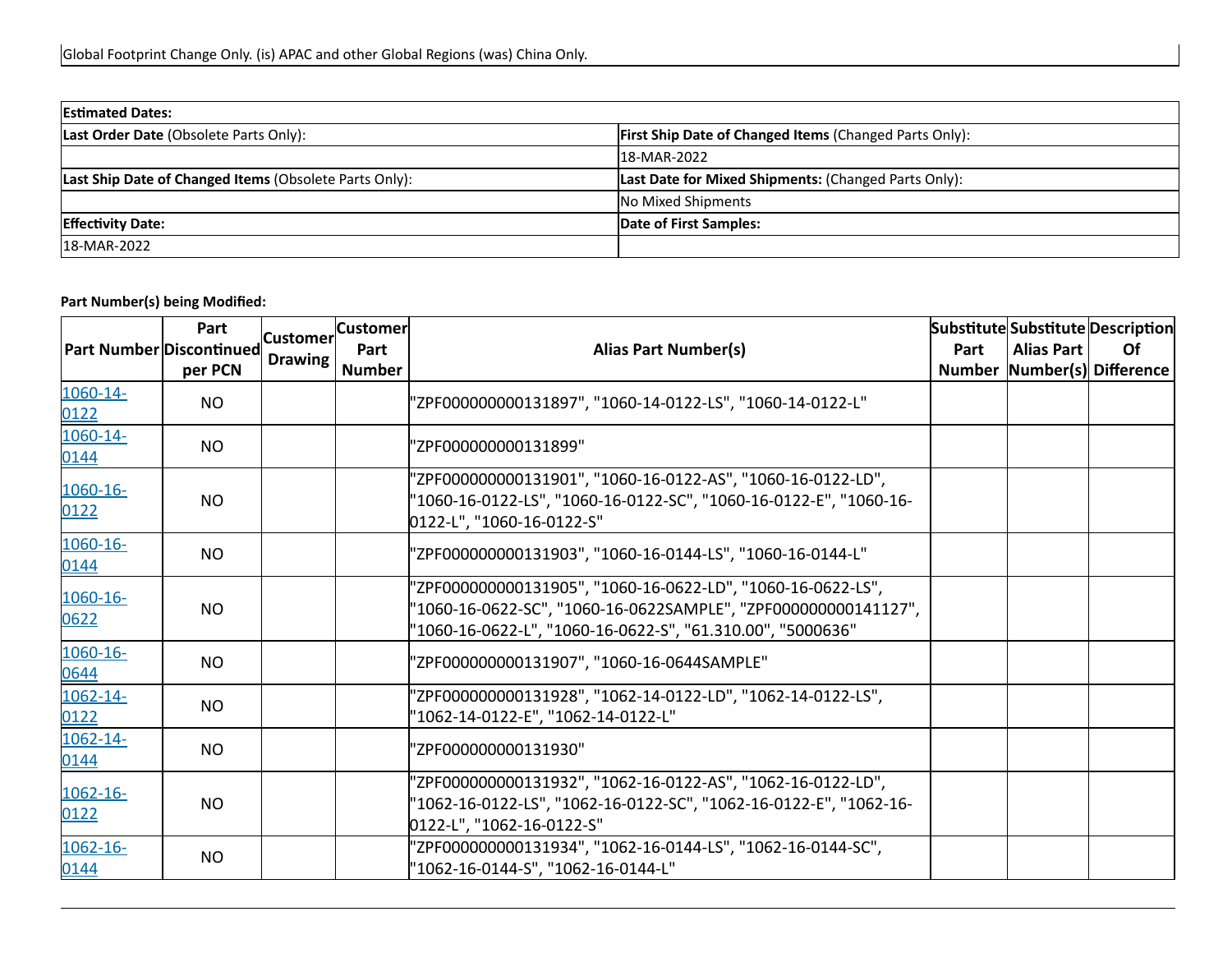| <b>Part Number Discontinued</b> | Part<br>per PCN | .lCustomerl<br>Drawing | <b>Customer</b><br>Part<br><b>Number</b> | <b>Alias Part Number(s)</b>                                                                                               | Part | Alias Part | Substitute Substitute Description<br><b>Of</b><br>Number Number(s) Difference |
|---------------------------------|-----------------|------------------------|------------------------------------------|---------------------------------------------------------------------------------------------------------------------------|------|------------|-------------------------------------------------------------------------------|
| 1062-16-<br>0622                | <b>NO</b>       |                        |                                          | "ZPF000000000131936", "1062-16-0622SAMPLE",<br>"ZPF000000000141109", "1062-16-0622-MS", "1062-16-0622-M",<br>"820P-36949" |      |            |                                                                               |
| 1062-16-<br>0644                | <b>NO</b>       |                        |                                          | "ZPF000000000131938", "1062-16-0644SAMPLE"                                                                                |      |            |                                                                               |

| Part<br><b>Number</b> | Part<br>Discontinued | <b>Customer</b><br>Drawing | <b>Customer</b><br>Part | <b>Alias Part Number(s)</b>                                                                                                                                                                   | Part | <b>Alias Part</b>               | Substitute Substitute Description<br>Of. |
|-----------------------|----------------------|----------------------------|-------------------------|-----------------------------------------------------------------------------------------------------------------------------------------------------------------------------------------------|------|---------------------------------|------------------------------------------|
|                       | per PCN              |                            | <b>Number</b>           |                                                                                                                                                                                               |      | Number   Number(s)   Difference |                                          |
| 1060-<br>16-0122      | NO.                  |                            |                         | "ZPF000000000131901", "1060-16-0122-AS", "1060-16-0122-LD", "1060-16-<br>0122-LS", "1060-16-0122-SC", "1060-16-0122-E", "1060-16-0122-L", "1060-<br>16-0122-S"                                |      |                                 |                                          |
| 1060-<br>16-0144      | N <sub>O</sub>       |                            |                         | "ZPF000000000131903", "1060-16-0144-LS", "1060-16-0144-L"                                                                                                                                     |      |                                 |                                          |
| 1060-<br>16-0622      | <b>NO</b>            |                            |                         | "ZPF000000000131905", "1060-16-0622-LD", "1060-16-0622-LS", "1060-16-<br>0622-SC", "1060-16-0622SAMPLE", "ZPF000000000141127", "1060-16-<br>0622-L", "1060-16-0622-S", "61.310.00", "5000636" |      |                                 |                                          |
| 1060-<br>16-0644      | N <sub>O</sub>       |                            |                         | "ZPF000000000131907", "1060-16-0644SAMPLE"                                                                                                                                                    |      |                                 |                                          |
| 1062-<br>16-0122      | N <sub>O</sub>       |                            |                         | "ZPF000000000131932", "1062-16-0122-AS", "1062-16-0122-LD", "1062-16-<br>0122-LS", "1062-16-0122-SC", "1062-16-0122-E", "1062-16-0122-L", "1062-<br>16-0122-S"                                |      |                                 |                                          |
| 1062-<br>16-0144      | N <sub>O</sub>       |                            |                         | 'ZPF000000000131934", "1062-16-0144-LS", "1062-16-0144-SC", "1062-16-<br>0144-S", "1062-16-0144-L"                                                                                            |      |                                 |                                          |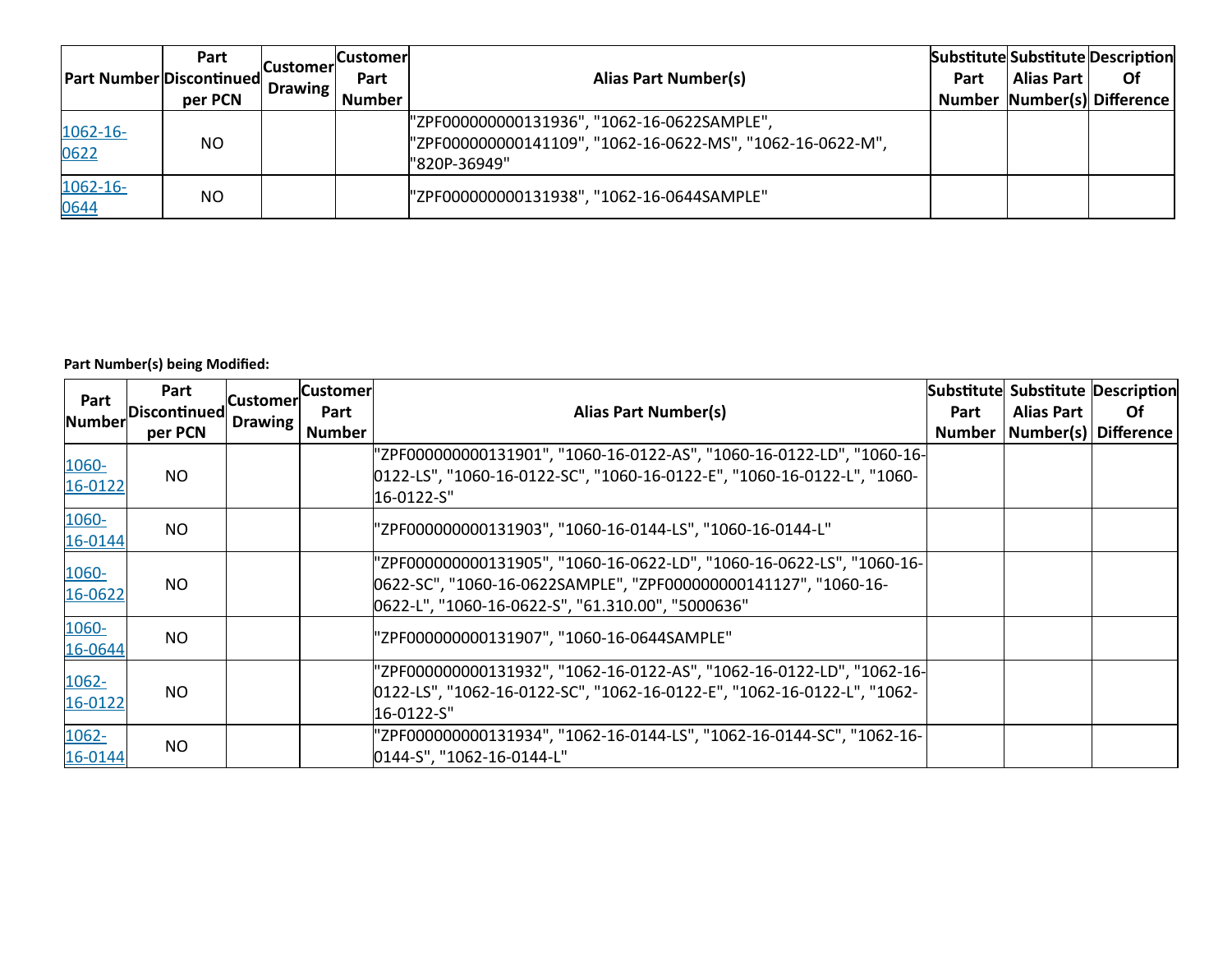| Part<br><b>Number</b> | Part<br><b>Discontinued</b> | <b>Customer</b><br>Drawing | <b>Customer</b><br>Part | <b>Alias Part Number(s)</b>                                                                                                                                                                   | Part          | <b>Alias Part</b>    | Substitute Substitute Description<br>Of. |
|-----------------------|-----------------------------|----------------------------|-------------------------|-----------------------------------------------------------------------------------------------------------------------------------------------------------------------------------------------|---------------|----------------------|------------------------------------------|
|                       | per PCN                     |                            | <b>Number</b>           |                                                                                                                                                                                               | <b>Number</b> | Number(s) Difference |                                          |
| 1060-<br>16-0122      | N <sub>O</sub>              |                            |                         | "ZPF000000000131901", "1060-16-0122-AS", "1060-16-0122-LD", "1060-16-<br>0122-LS", "1060-16-0122-SC", "1060-16-0122-E", "1060-16-0122-L", "1060-<br>16-0122-S"                                |               |                      |                                          |
| 1060-<br>16-0144      | N <sub>O</sub>              |                            |                         | "ZPF000000000131903", "1060-16-0144-LS", "1060-16-0144-L"                                                                                                                                     |               |                      |                                          |
| 1060-<br>16-0622      | <b>NO</b>                   |                            |                         | "ZPF000000000131905", "1060-16-0622-LD", "1060-16-0622-LS", "1060-16-<br>0622-SC", "1060-16-0622SAMPLE", "ZPF000000000141127", "1060-16-<br>0622-L", "1060-16-0622-S", "61.310.00", "5000636" |               |                      |                                          |
| 1060-<br>16-0644      | <b>NO</b>                   |                            |                         | "ZPF000000000131907", "1060-16-0644SAMPLE"                                                                                                                                                    |               |                      |                                          |
| 1062-<br>16-0122      | <b>NO</b>                   |                            |                         | "ZPF000000000131932", "1062-16-0122-AS", "1062-16-0122-LD", "1062-16-<br>0122-LS", "1062-16-0122-SC", "1062-16-0122-E", "1062-16-0122-L", "1062-<br>l16-0122-S"                               |               |                      |                                          |
| $1062 -$<br>16-0144   | <b>NO</b>                   |                            |                         | "ZPF000000000131934", "1062-16-0144-LS", "1062-16-0144-SC", "1062-16-<br>0144-S", "1062-16-0144-L"                                                                                            |               |                      |                                          |

| Part<br>Number | Part<br>Discontinued per<br><b>PCN</b> | Customer<br><b>Drawing</b> | Customer Part  <br><b>Number</b> | Alias Part Number(s)                 | <b>Number</b> | Substitute Part Substitute Alias Part<br>Number(s) | <b>Description Of</b><br><b>Difference</b> |
|----------------|----------------------------------------|----------------------------|----------------------------------|--------------------------------------|---------------|----------------------------------------------------|--------------------------------------------|
| 1060-16-       | <b>NO</b>                              |                            |                                  | "ZPF000000000131903", "1060-16-0144- |               |                                                    |                                            |
| 0144           |                                        |                            |                                  | LS", "1060-16-0144-L"                |               |                                                    |                                            |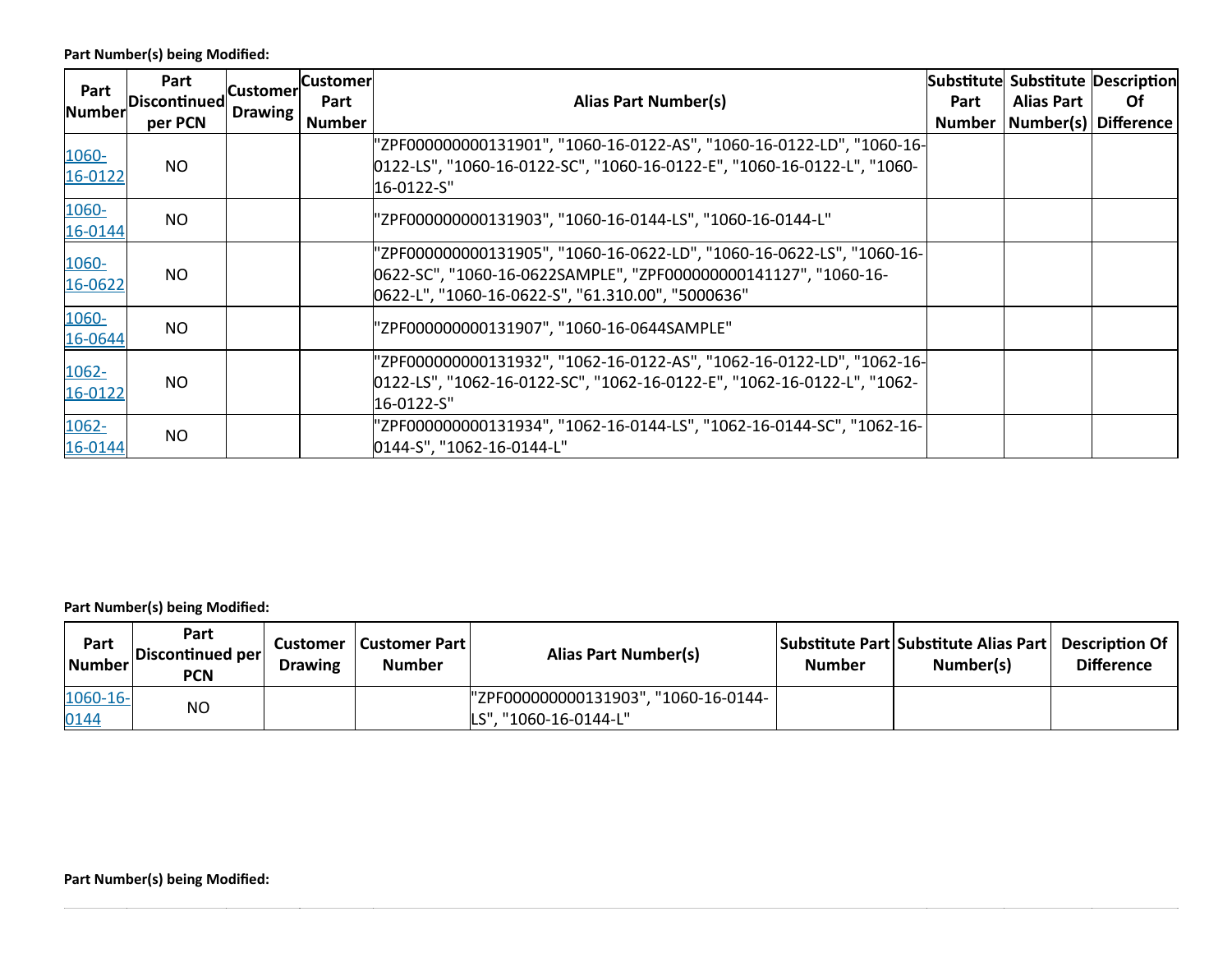| Part                | Part<br>Discontinued | Customer | <b>Customer</b>       | <b>Alias Part Number(s)</b>                                                                                                                                                                   |      |                   | Substitute Substitute Description<br>0f |
|---------------------|----------------------|----------|-----------------------|-----------------------------------------------------------------------------------------------------------------------------------------------------------------------------------------------|------|-------------------|-----------------------------------------|
| <b>Number</b>       | per PCN              | Drawing  | Part<br><b>Number</b> |                                                                                                                                                                                               | Part | <b>Alias Part</b> | Number   Number(s)   Difference         |
| 1060-<br>16-0122    | N <sub>O</sub>       |          |                       | "ZPF000000000131901", "1060-16-0122-AS", "1060-16-0122-LD", "1060-16-<br>0122-LS", "1060-16-0122-SC", "1060-16-0122-E", "1060-16-0122-L", "1060-<br>16-0122-S"                                |      |                   |                                         |
| 1060-<br>16-0144    | N <sub>O</sub>       |          |                       | "ZPF000000000131903", "1060-16-0144-LS", "1060-16-0144-L"                                                                                                                                     |      |                   |                                         |
| 1060-<br>16-0622    | NO.                  |          |                       | "ZPF000000000131905", "1060-16-0622-LD", "1060-16-0622-LS", "1060-16-<br>0622-SC", "1060-16-0622SAMPLE", "ZPF000000000141127", "1060-16-<br>0622-L", "1060-16-0622-S", "61.310.00", "5000636" |      |                   |                                         |
| 1060-<br>16-0644    | <b>NO</b>            |          |                       | "ZPF000000000131907", "1060-16-0644SAMPLE"                                                                                                                                                    |      |                   |                                         |
| $1062 -$<br>16-0144 | <b>NO</b>            |          |                       | "ZPF000000000131934",        "1062-16-0144-LS",        "1062-16-0144-SC",      "1062-16-<br>0144-S", "1062-16-0144-L"                                                                         |      |                   |                                         |
| 1062-<br>16-0644    | N <sub>O</sub>       |          |                       | "ZPF000000000131938", "1062-16-0644SAMPLE"                                                                                                                                                    |      |                   |                                         |

| Part<br>Number   | Part<br>Discontinued<br>per PCN | .lCustomerl<br>Drawing | <b>Customer</b><br>Part<br><b>Number</b> | <b>Alias Part Number(s)</b>                                                                                                                                                                   | Part<br><b>Number</b> | <b>Alias Part</b><br>Number(s) Difference | Substitute Substitute Description<br><b>Of</b> |
|------------------|---------------------------------|------------------------|------------------------------------------|-----------------------------------------------------------------------------------------------------------------------------------------------------------------------------------------------|-----------------------|-------------------------------------------|------------------------------------------------|
| 1060-<br>14-0122 | <b>NO</b>                       |                        |                                          | "ZPF000000000131897", "1060-14-0122-LS", "1060-14-0122-L"                                                                                                                                     |                       |                                           |                                                |
| 1060-<br>14-0144 | <b>NO</b>                       |                        |                                          | "ZPF000000000131899"                                                                                                                                                                          |                       |                                           |                                                |
| 1060-<br>16-0122 | NO.                             |                        |                                          | "ZPF000000000131901", "1060-16-0122-AS", "1060-16-0122-LD", "1060-16-<br>0122-LS", "1060-16-0122-SC", "1060-16-0122-E", "1060-16-0122-L", "1060-<br>16-0122-S"                                |                       |                                           |                                                |
| 1060-<br>16-0144 | <b>NO</b>                       |                        |                                          | "ZPF000000000131903", "1060-16-0144-LS", "1060-16-0144-L"                                                                                                                                     |                       |                                           |                                                |
| 1060-<br>16-0622 | NO.                             |                        |                                          | "ZPF000000000131905", "1060-16-0622-LD", "1060-16-0622-LS", "1060-16-<br>0622-SC", "1060-16-0622SAMPLE", "ZPF000000000141127", "1060-16-<br>0622-L", "1060-16-0622-S", "61.310.00", "5000636" |                       |                                           |                                                |